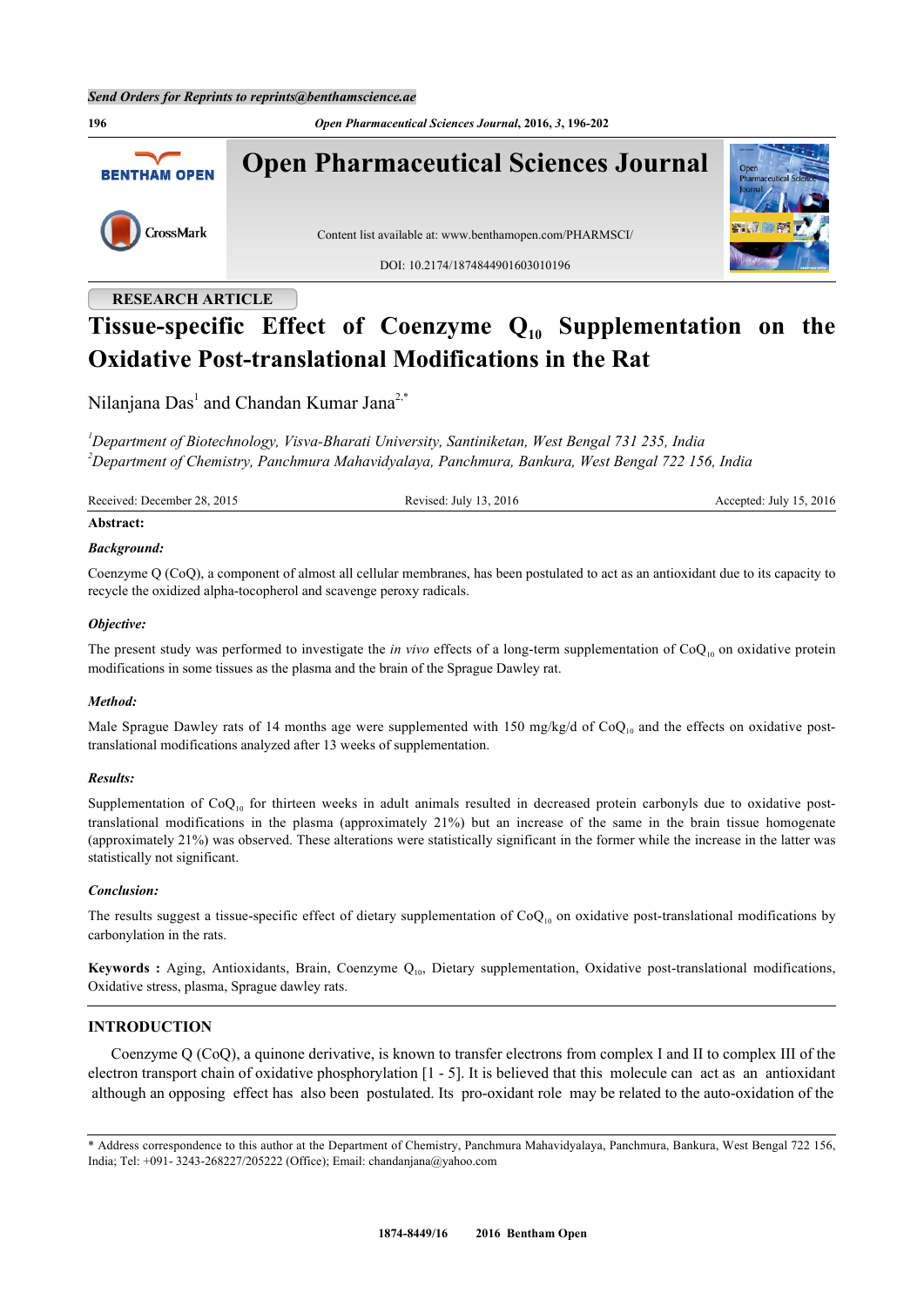mitochondrial CoQ (ubisemiquinone) to generate the  $O_2^2$  radical which is a progenitor of other oxygen free radicals [\[6](#page-4-2), [7\]](#page-4-3). Its capacity to act as an antioxidant is due to its capacity to interact with the tocopheroxyl radical regenerating the αtocopherol [[2](#page-4-4), [8](#page-4-5) - [13](#page-4-6)] which can in turn scavenge lipid peroxyl radicals [\[1](#page-4-0), [8,](#page-4-5) [14](#page-4-7) - [16\]](#page-4-8) as also its direct interaction with peroxy radicals reducing them [[2,](#page-4-4) [13,](#page-4-6) [15,](#page-4-9) [17](#page-5-0) - [20\]](#page-5-1). This has directed studies towards investigating the role of CoQ as an antioxidant under *in vivo* conditions. Major studies on the role of this molecule includes 1) monitoring the level of the molecule in the different tissues following supplementation with different diet regimes in different animal models [[21](#page-5-2) - [26\]](#page-5-3); 2) the attenuation of the oxidative post-translational modifications[[21](#page-5-2), [27\]](#page-5-4); 3) reversal of the age-related deterioration of cognitive ability or learning ability [[27,](#page-5-4) [28](#page-5-5)]; 4) alterations in level of mitochondrial α-tocopherol by the molecule [\[12](#page-4-10)]; 5) modulation of lipid peroxidation in diabetic models [[29\]](#page-5-6); 6) reduction in  $H_2O_2$ -mediated DNA damage in human lymphocytes [[30](#page-5-7)]; 7) alterations in gene expression [[31](#page-5-8), [32\]](#page-5-9); 8) correlation with male infertility [\[33](#page-5-10)] and its role in sperm motility [\[34](#page-5-11)]; 9) life span [[24,](#page-5-12) [35](#page-5-13) - [37](#page-6-0)], *etc*.

The effect of  $CoQ_{10}$  supplementation in the rat model has been described in a previous study wherein level of  $CoQ$ in some tissues such as the plasma, heart, skeletal muscles, liver, kidneys, whole brains following supplementation was determined along with the level of oxidative post-translational modifications of the whole homogenates and mitochondria of the liver and skeletal muscles, studying the rate of  $H_2O_2$  production, the level of aminothiols in the plasma and antioxidative enzymes in some tissues of the Sprague Dawley rats [[21\]](#page-5-2). However, subsequent to this report, species and tissue-specific biochemical responses have been reported from many laboratories. The present study was an attempt to understand the effect of a long-term supplementation with CoQ on oxidative post-translational modifications in some tissues of the rat as the plasma and the brain where the augmentation of  $CoQ_{10}$  in these tissues following supplementation has already been reported [[21](#page-5-2)]. One of the important hypotheses of aging is the oxidative stress theory of aging which states that increased production of free radicals and the consequent targeting of biological macromolecules lead to accumulation of chemically as well structurally altered important macromolecules causing their age-associated dysfunction [[38](#page-6-1)]. This has directed numerous studies towards development or screening of potential antioxidants which can efficiently quench the free radicals produced and can thereby attenuate the age-associated deterioration in physiological activities of the organisms. Modulation of such oxidative post-translational modifications is important especially in the long-lived post-mitotic tissues as the brain which is involved in the etiology of many agerelated diseases as Parkinson's, Alzheimer's, *etc*.

## **MATERIALS AND METHODS**

#### **Materials**

Q-Gel liquid (provided by Tishcon Corp., Westbury, NY, USA) contained coenzyme  $Q_{10}$  (36.7 mg/g), Span 80 (56.0 mg/g), glycerine (39.1 mg/g), Tween 80 (733.1 mg/g), *d-α*-tocopherol (7.1 mg/g), and medium chain triglycerides (128.0 mg/g). The supplemented diet was NIH-31 modified to contain 9.7% Q-Gel liquid with 3.24 mg CoQ<sub>10</sub> and 0.7 IU α-tocopherol/g diet.

## *Animals and Coenzyme Q Supplementation*

Studies were approved by and conducted at the University of Southern California in adherence to the Guidelines for the Care and Use of Laboratory Animals, promulgated by the National Institutes of Health. Animals were male Sprague Dawley rats of 14 months age at the time of initiation of supplementation. The animals were randomly assigned to normal groups and fed NIH-31 food or to the experimental group where they were fed NIH-31 supplemented with  $CoQ<sub>10</sub>$ . The supplementation protocol was essentially that followed in an earlier publication [\[21](#page-5-2)] with the rats receiving 150 mg/kg/d of  $CoQ_{10}$ . The animals were euthanized after 13 weeks of supplementation.

## *Preparation of Tissue Homogenates*

*Plasma*: Blood from male Sprague-Dawley rats was collected directly from the heart of  $CO<sub>2</sub>$  euthanized animals using EDTA moistened needle and syringe containing approximately 50 ml of 100 mM EDTA solution for each ml of blood. The mixture was centrifuged at 2600 *g* for 5 min to separate the plasma.

*Brain:* Whole brain tissues were homogenized in 10 volumes (w/v) of 5 mM phosphate buffer (pH 7.5), containing the protease inhibitors, leupeptin (0.5 mg/ml), aprotenin (0.5 mg/ml), pepstatin (0.7mg/ml) and 0.1% Triton X. The homogenate was centrifuged for 5 min at 700 x *g* at 4<sup>o</sup>C to sediment unbroken cells and cellular debris and the supernatant used for all analysis.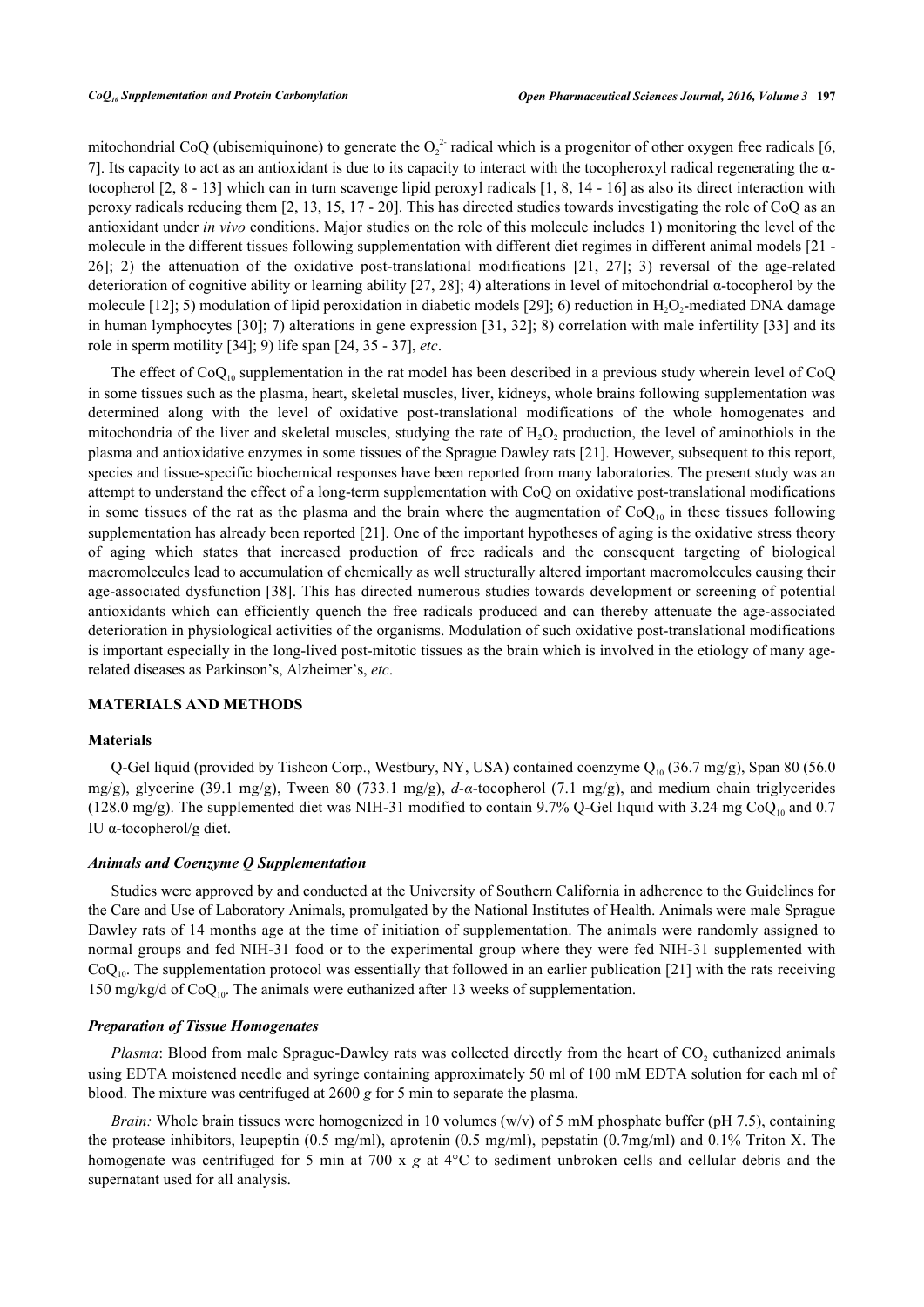## *Measurement of Carbonyl Content in the Tissue Homogenates*

Total protein carbonyl content was determined by a modification of the tritiated sodium borohydride reduction method of Lenz *et al*. [[39\]](#page-6-2), as described in detail in Kwong *et al*. [[21\]](#page-5-2). The radioactivity was quantitated in a Tri-Carb liquid scintillation counter (Parkard BioScience, Meriden, CT, USA).

In case of the plasma tissues, the number of animals were four and three for the control and experimental groups, respectively, each animal being treated independently with triplicate measurements. In the brain tissue, the number of animals were six and three for the control and experimental groups, respectively, each animal being sampled separately with triplicate measurements.

#### *Measurement of Protein Content*

Protein content was determined using the BCA protein assay according to the manufacturer's instruction (Pierce, Rockford, IL, USA).

#### *Statistical Analysis*

Data were analyzed for statistical significance using one-way analysis of variance and post hoc tukey *t* tests. Differences in the means with probability values (*P*) of 0.05 or less were considered to be significant.

#### **RESULTS AND DISCUSSION**

The principal aim of this study was to investigate the effect of long-term supplementation of  $CoQ_{10}$  on the level of oxidative stress by measuring post-translational protein modifications in some of the tissues of the rat as the plasma and the brain. Although not known to increase life span of any laboratory mammalian model including that of rodents [[24](#page-5-12), [32,](#page-5-9) [35\]](#page-5-13), there has been widespread usage of the molecule as an over-the-counter supplement due to its perceived role as an antioxidant. Though there has been no increasing evidence on possible pro-oxidant role of the molecule [[6,](#page-4-2) [7\]](#page-4-3), some concerns have been raised that necessitate more research in this area to address these issues.

The long-term supplementation with  $CoQ_{10}$  in male Sprague Dawley rats showed an approximately 21% decreased in the level of carbonylation in comparison to control in the plasma proteins which was statistically significant  $(P \le 0.003)$  $(P \le 0.003)$  $(P \le 0.003)$  (Fig. 1). On the contrary, there was 21% increase in the level of carbonylation in the brain whole homogenates (Fig. [1](#page-3-0)). However, this increase was not statistically significant ( $P < 0.083$ ; significant at 92%). There could be several possible explanations for these observations. It is possible that the tissue-specific response may be caused by tissue-specific incorporation of the  $CoQ_{10}$  following supplementation. It has been reported that while the level of CoQ<sub>10</sub> increased in the plasma (and other tissues) following supplementation [[21](#page-5-2), [22,](#page-5-14) [24](#page-5-12)], reports on its level in the whole brain homogenate have been controversial. In case of the rat with a similar supplementation regime as applied in this study, there was statistically significant augmentation of  $CoQ_{10}$  in both the homogenate as well as in the mitochondria of the brain tissue [\[21\]](#page-5-2). Similar report on increased level of  $CoQ_{10}$  in the rat cerebral cortex mitochondria following supplementation with it has been observed by Matthews *et al*. [\[25\]](#page-5-15). However, this is contrary to the report from mice [\[22](#page-5-14), [24\]](#page-5-12) where unlike other tissues, no significant increase in either the brain homogenate or mitochondria following augmentation with a range of dosage of CoQ10 were observed. Such differences in the reports in Kwong *et al*. [\[21](#page-5-2)] *versus* Kamzalov *et al*. [\[22\]](#page-5-14) and Sohal *et al*. [[24](#page-5-12)] from the brain tissue may be due to various factors as difference in the amount and regime of  $CoQ_{10}$  administration, tissue processing, animal husbandry, strain and/or species-specific differences. However, with a very high load of  $CoQ_{10}$  supplementation (654 mg/kg/d), the level of incorporated  $CoQ_{10}$ in the brain mitochondria increased significantly in the mice [\[22\]](#page-5-14). Nonetheless, by and large, the level of  $CoQ_{10}$  in the plasma was much higher as compared to the brain tissue, especially as compared to the homogenate values from all the reports [\[21,](#page-5-2) [22](#page-5-14), [24\]](#page-5-12). Therefore, the possibility that the level of incorporation of  $CoQ<sub>10</sub>$  in the brain was insufficient to mitigate the effects of the reactive species produced with age and/or oxidative stress in this tissue cannot be ruled out. Unfortunately, the high standard deviation of our biochemical assays could also have played a role in not providing an unambiguous finding in case of the brain tissue. Another explanation could be that since there are no age-related loss in  $CoQ_{10}$  level in the rat [\[40](#page-6-3)] and mice [[24](#page-5-12)] brain, an increase in both  $CoQ_9$  and  $CoQ_{10}$  following supplementation with  $CoQ<sub>10</sub>$  [\[41](#page-6-4)] could also have caused the molecule to act as a pro-oxidant in this tissue with a possible increment following supplementation of  $CoQ_{10}$  beyond the threshold level. This has also been reported previously where intake at a high dosage increased the age-associated cognitive decline [[23](#page-5-16)]. However, no age-related alteration of  $CoQ_{10}$  in the rat plasma was observed [[21](#page-5-2), [42](#page-6-5)]. These tissue-specific differences may possibly be due to a reductive shift in plasma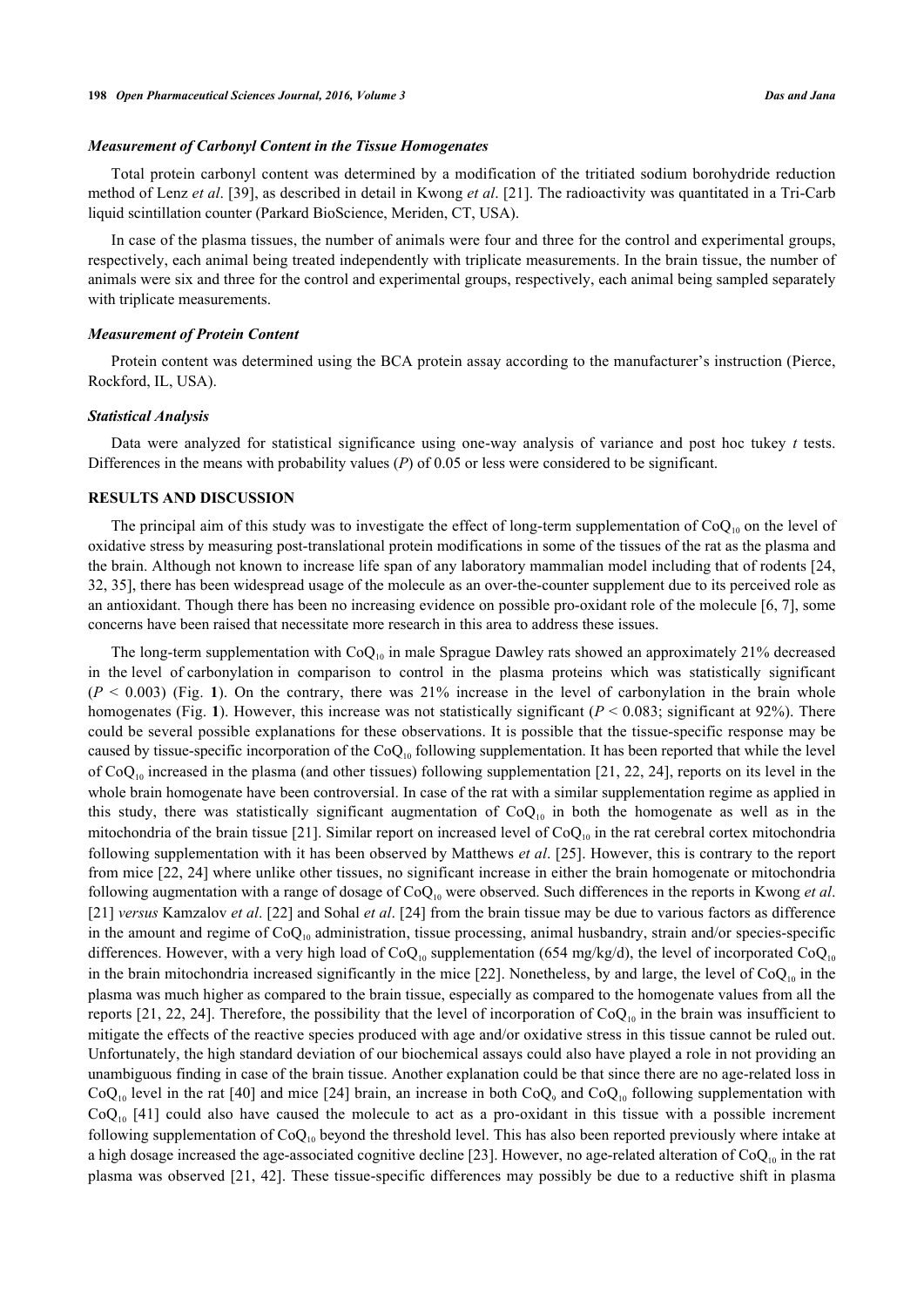aminothiol status [[21\]](#page-5-2) with no compensatory alteration in the liver and skeletal muscle antioxidative enzymatic defense system following  $CoQ_{10}$  supplementation. Also, the inherent differences in the *in situ* level of oxidant generation and level of antioxidants could have a causal role for such differential findings. In case of a human study, a diverse genetic distribution and varied diet regimes need to be also taken into account.

<span id="page-3-0"></span>

**Fig. (1). Protein carbonyl content in the plasma and brain homogenates in CoQ supplemented and control rats**. All values represent the mean  $\pm$  SEM.

Coenzyme Q or ubiquinone (2,3-dimethoxy-5-methyl-6- multiprenyl-1,4-benzoquinone) - a component of almost all cellular membranes [\[43](#page-6-6), [44](#page-6-7)] - exists in three oxidation states in the cell: ubiquinone (Q) which is the fully oxidized form; ubisemiquinone (QH) which is the partially reduced form and also a free radical; and ubiquinol (QH<sub>2</sub>) which is the fully reduced form [[2](#page-4-4), [43](#page-6-6), [45\]](#page-6-8). Its antioxidant functions are related to its ability to stop lipid peroxidation reactions in the inner mitochondrial membrane [[8,](#page-4-5) [15](#page-4-9), [16](#page-4-8), [45](#page-6-8)] and regenerating the oxidized antioxidant, α-tocopherol whereas its proxidant role is related to the auto-oxidation of ubisemiquinone resulting in superoxide anion radical generation in the mitochondria[[6](#page-4-2), [7](#page-4-3)]. Supplementation studies with CoQ have shown both a tissue- as well as a species-specific response. Earlier studies in the rats showed decreased carbonylation in the skeletal muscle mitochondria [[21](#page-5-2)] while the level did not alter significantly in the skeletal muscle homogenate, the liver homogenate or mitochondrial fraction. This may be due to the preferential sequestration of the  $CoQ_{10}$  molecule in the rat skeletal muscle mitochondria in comparison to other tissues [\[21](#page-5-2)]. The carbonylation has also been reported to decrease in the brain tissue of mice with both a low (93 mg /kg/d) and high (371 mg/kg/d) level of supplementation [\[24](#page-5-12)]. Again species-specific differences might have played a role in these discrepancies as also differences in the dosage administered as contrary findings were reported in mice from the same laboratory using a different supplementation regimen. Protein oxidative damage was decreased in the mitochondria from the heart, liver, and skeletal muscle of the high-CoQ<sub>10</sub>-supplemented mice (~457) mg/kg/d) and, to some extent, in the brain mitochondria [[27\]](#page-5-4) when  $CoQ_{10}$  was administered in relatively high doses at a relatively late age when senescence-related alteration had already occurred.  $CoQ_{10}$  was also able to attenuate spatial learning with such a supplementation regime.

## **CONCLUSION**

In conclusion, from this and other previous studies, supplementation of  $CoQ_{10}$  to retard the aging process or agerelated diseases cannot be recommended. Further research on its effects on specific disease conditions involving oxidative stress and/or mitochondrial dysfunctions need to be made since its effect on decreasing some of the oxidative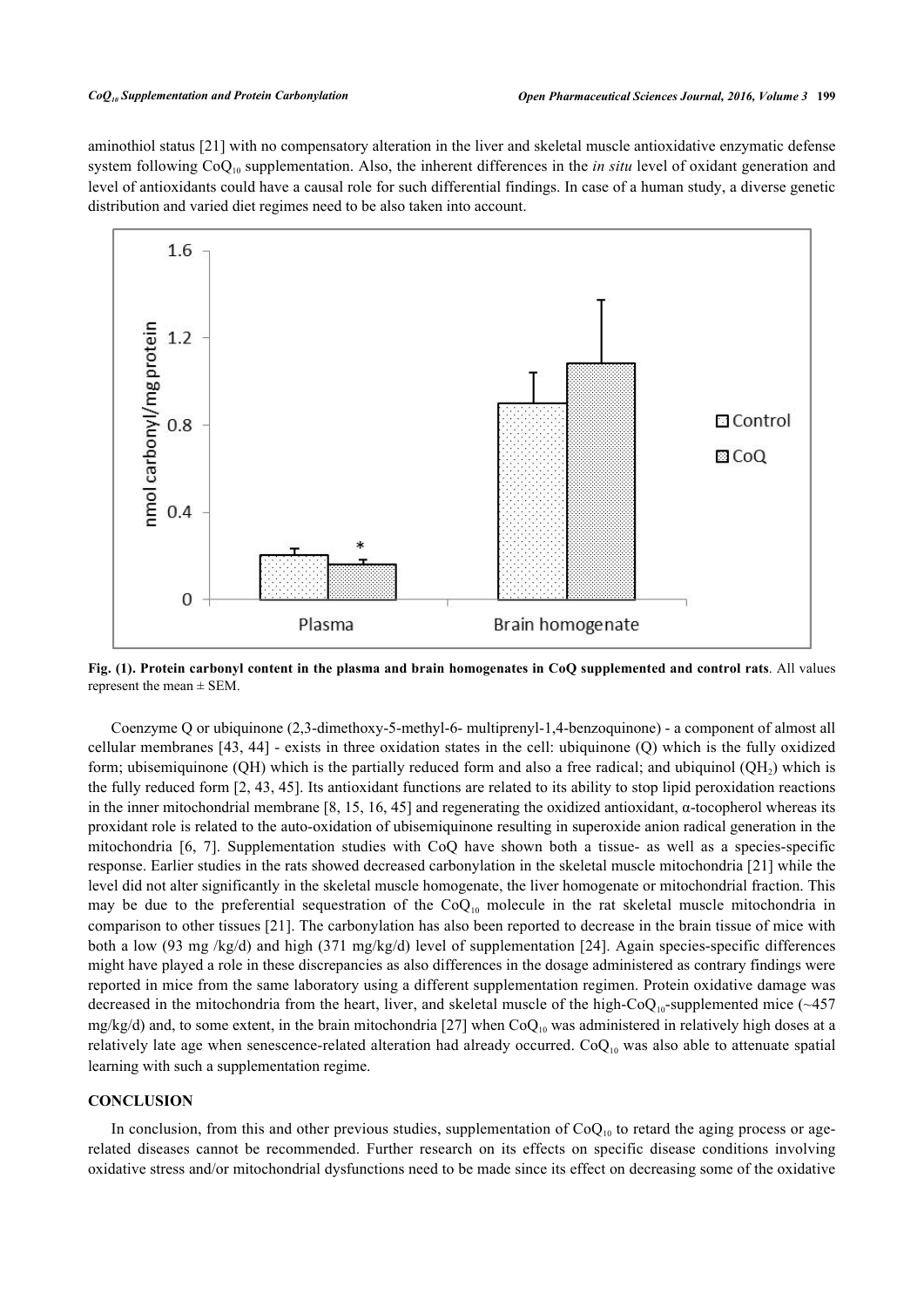stress parameters in the plasma and skeletal muscles (both homogenate and mitochondria) and liver (mitochondria) have been observed [21 and this report]. Since the level of protein carbonyls increase in the brain tissue, the potential of the reagent in controlling oxidative stress-related neurodegenerative disorders remain in question.

## **CONFLICT OF INTEREST**

The authors confirm that this article content has no conflict of interest.

## **ACKNOWLEDGEMENTS**

The authors would like to thank Prof. Rajindar S. Sohal, Timothy M. Chan Professor, Department of Pharmacology and Pharmaceutical Sciences, University of Southern California, Los Angeles, CA 90089-9121, U.S.A. for laboratory facilities and funds during the course of this work and Dr Surjya K Saikia, Department of Zoology, Visva-Bharati University for assistance with statistical analysis. The authors, N. Das and C.K. Jana, acknowledge Visva-Bharati University and Panchmura Mahavidyalaya, respectively, for necessary facilities.

## **REFERENCES**

- <span id="page-4-0"></span>[1] Ernster L, Luft R, Orrenius S. Mitochondrial diseases, nobel symposium 90. Biochim Biophys Acta 1995; 1271: 1-292. [Special Issue]. [PMID: [7599194\]](http://www.ncbi.nlm.nih.gov/pubmed/7599194)
- <span id="page-4-4"></span>[2] Ernster L, Dallner G. Biochemical, physiological and medical aspects of ubiquinone function. Biochim Biophys Acta 1995; 1271(1): 195-204. [\[http://dx.doi.org/10.1016/0925-4439\(95\)00028-3](http://dx.doi.org/10.1016/0925-4439(95)00028-3)] [PMID: [7599208](http://www.ncbi.nlm.nih.gov/pubmed/7599208)]
- [3] Fontaine E, Eriksson O, Ichas F, Bernardi P. Regulation of the permeability transition pore in skeletal muscle mitochondria. Modulation By electron flow through the respiratory chain complex i. J Biol Chem 1998; 273(20): 12662-8. [\[http://dx.doi.org/10.1074/jbc.273.20.12662\]](http://dx.doi.org/10.1074/jbc.273.20.12662) [PMID: [9575229](http://www.ncbi.nlm.nih.gov/pubmed/9575229)]
- [4] Crane FL. Biochemical functions of coenzyme Q<sub>10</sub>. J Am Coll Nutr 2001; 20(6): 591-8. [\[http://dx.doi.org/10.1080/07315724.2001.10719063\]](http://dx.doi.org/10.1080/07315724.2001.10719063) [PMID: [11771674](http://www.ncbi.nlm.nih.gov/pubmed/11771674)]
- <span id="page-4-1"></span>[5] Turunen M, Olsson J, Dallner G. Metabolism and function of coenzyme Q. Biochim Biophys Acta 2004; 1660(1-2): 171-99. [\[http://dx.doi.org/10.1016/j.bbamem.2003.11.012\]](http://dx.doi.org/10.1016/j.bbamem.2003.11.012) [PMID: [14757233](http://www.ncbi.nlm.nih.gov/pubmed/14757233)]
- <span id="page-4-2"></span>[6] Boveris A, Cadenas E, Stoppani AO. Role of ubiquinone in the mitochondrial generation of hydrogen peroxide. Biochem J 1976; 156(2): 435-44.

[\[http://dx.doi.org/10.1042/bj1560435](http://dx.doi.org/10.1042/bj1560435)] [PMID: [182149\]](http://www.ncbi.nlm.nih.gov/pubmed/182149)

- <span id="page-4-3"></span>[7] Turrens JF. Superoxide production by the mitochondrial respiratory chain. Biosci Rep 1997; 17(1): 3-8. [\[http://dx.doi.org/10.1023/A:1027374931887\]](http://dx.doi.org/10.1023/A:1027374931887) [PMID: [9171915](http://www.ncbi.nlm.nih.gov/pubmed/9171915)]
- <span id="page-4-5"></span>[8] Kagan V, Serbinova E, Packer L. Antioxidant effects of ubiquinones in microsomes and mitochondria are mediated by tocopherol recycling. Biochem Biophys Res Commun 1990; 169(3): 851-7. [\[http://dx.doi.org/10.1016/0006-291X\(90\)91971-T](http://dx.doi.org/10.1016/0006-291X(90)91971-T)] [PMID: [2114108\]](http://www.ncbi.nlm.nih.gov/pubmed/2114108)
- [9] Stoyanovsky DA, Osipov AN, Quinn PJ, Kagan VE. Ubiquinone-dependent recycling of vitamin E radicals by superoxide. Arch Biochem Biophys 1995; 323(2): 343-51. [\[http://dx.doi.org/10.1006/abbi.1995.9955\]](http://dx.doi.org/10.1006/abbi.1995.9955) [PMID: [7487097](http://www.ncbi.nlm.nih.gov/pubmed/7487097)]
- [10] Cabrini L, Stefanelli C, Fiorentini D, Landi L. Ubiquinol prevents α-tocopherol consumption during liposome peroxidation. Biochem Int 1991; 23(4): 743-9. [PMID: [1872885\]](http://www.ncbi.nlm.nih.gov/pubmed/1872885)
- [11] Mukai K, Kikuchi S, Urano S. Stopped-flow kinetic study of the regeneration reaction of tocopheroxyl radical by reduced ubiquinone-10 in solution. Biochim Biophys Acta 1990; 1035(1): 77-82. [\[http://dx.doi.org/10.1016/0304-4165\(90\)90176-W](http://dx.doi.org/10.1016/0304-4165(90)90176-W)] [PMID: [2383582\]](http://www.ncbi.nlm.nih.gov/pubmed/2383582)
- <span id="page-4-10"></span>[12] Lass A, Forster MJ, Sohal RS. Effects of coenzyme Q10 and alpha-tocopherol administration on their tissue levels in the mouse: elevation of mitochondrial alpha-tocopherol by coenzyme Q10. Free Radic Biol Med 1999; 26(11-12): 1375-82. [\[http://dx.doi.org/10.1016/S0891-5849\(98\)00330-X\]](http://dx.doi.org/10.1016/S0891-5849(98)00330-X) [PMID: [10401600](http://www.ncbi.nlm.nih.gov/pubmed/10401600)]
- <span id="page-4-6"></span>[13] Stocker R, Bowry VW, Frei B. Ubiquinol-10 protects human low density lipoprotein more efficiently against lipid peroxidation than does αtocopherol. Proc Natl Acad Sci USA 1991; 88(5): 1646-50. [\[http://dx.doi.org/10.1073/pnas.88.5.1646](http://dx.doi.org/10.1073/pnas.88.5.1646)] [PMID: [2000375](http://www.ncbi.nlm.nih.gov/pubmed/2000375)]
- <span id="page-4-7"></span>[14] McCay PB. Vitamin E: interactions with free radicals and ascorbate. Annu Rev Nutr 1985; 5: 323-40. [\[http://dx.doi.org/10.1146/annurev.nu.05.070185.001543\]](http://dx.doi.org/10.1146/annurev.nu.05.070185.001543) [PMID: [2992548](http://www.ncbi.nlm.nih.gov/pubmed/2992548)]
- <span id="page-4-9"></span>[15] Forsmark-Andrée P, Dallner G, Ernster L. Endogenous ubiquinol prevents protein modification accompanying lipid peroxidation in beef heart submitochondrial particles. Free Radic Biol Med 1995; 19(6): 749-57. [\[http://dx.doi.org/10.1016/0891-5849\(95\)00076-A](http://dx.doi.org/10.1016/0891-5849(95)00076-A)] [PMID: [8582647\]](http://www.ncbi.nlm.nih.gov/pubmed/8582647)
- <span id="page-4-8"></span>[16] Lass A, Sohal RS. Electron transport-linked ubiquinone-dependent recycling of alpha-tocopherol inhibits autooxidation of mitochondrial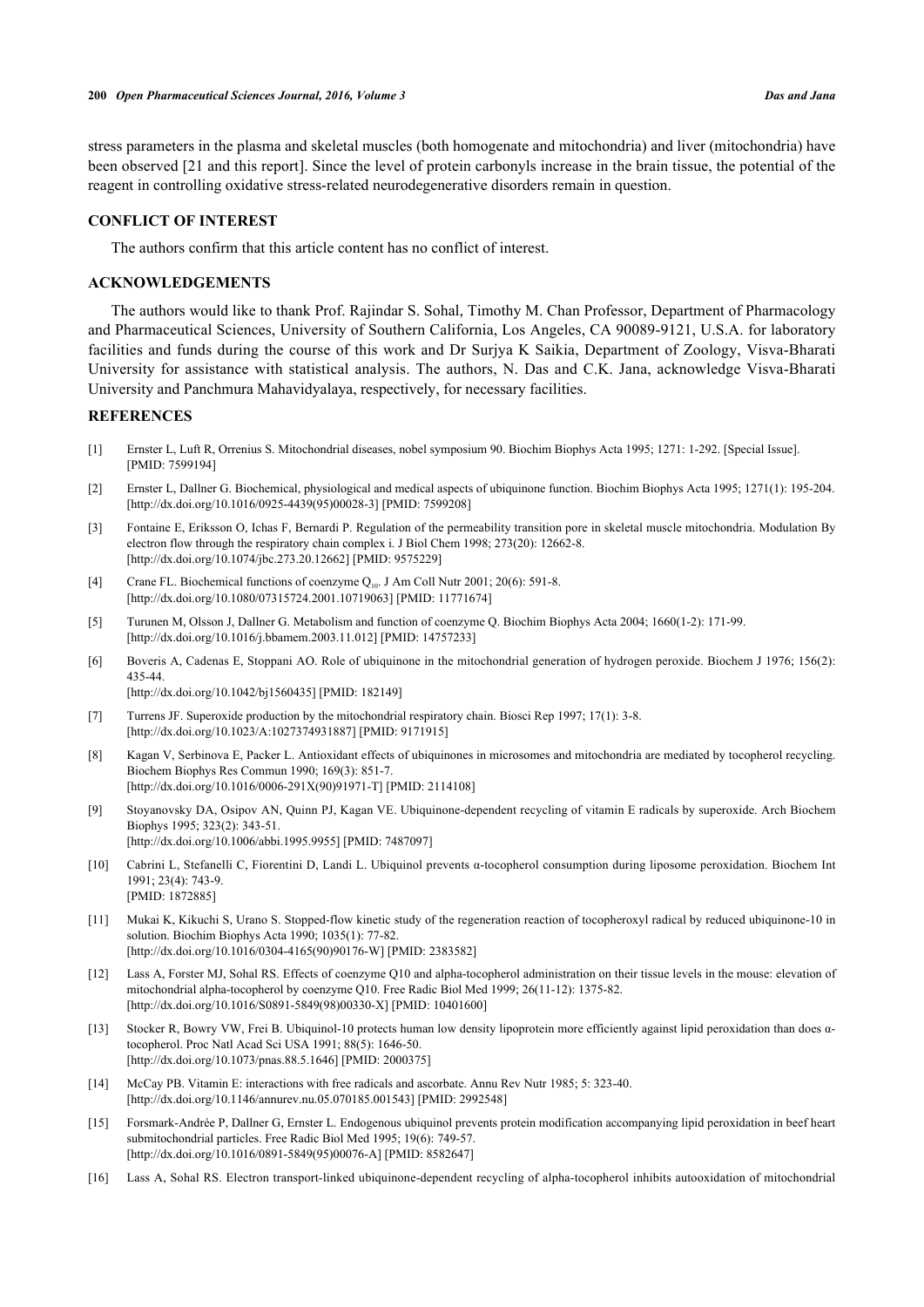membranes. Arch Biochem Biophys 1998; 352(2): 229-36. [\[http://dx.doi.org/10.1006/abbi.1997.0606\]](http://dx.doi.org/10.1006/abbi.1997.0606) [PMID: [9587410](http://www.ncbi.nlm.nih.gov/pubmed/9587410)]

- <span id="page-5-0"></span>[17] Mellors A, Tappel AL. The inhibition of mitochondrial peroxidation by ubiquinone and ubiquinol. J Biol Chem 1966; 241(19): 4353-6. [PMID: [5922959\]](http://www.ncbi.nlm.nih.gov/pubmed/5922959)
- [18] Frei B, Kim MC, Ames BN. Ubiquinol-10 is an effective lipid-soluble antioxidant at physiological concentrations. Proc Natl Acad Sci USA 1990; 87(12): 4879-83. [\[http://dx.doi.org/10.1073/pnas.87.12.4879](http://dx.doi.org/10.1073/pnas.87.12.4879)] [PMID: [2352956](http://www.ncbi.nlm.nih.gov/pubmed/2352956)]
- [19] Ernster L, Forsmark-Andrée P. Ubiquinol: an endogenous antioxidant in aerobic organisms. Clin Investig 1993; 71(8)(Suppl.): S60-5. [PMID: [8241707\]](http://www.ncbi.nlm.nih.gov/pubmed/8241707)
- <span id="page-5-1"></span>[20] Forsmark P, Aberg F, Norling B, Nordenbrand K, Dallner G, Ernster L. Inhibition of lipid peroxidation by ubiquinol in submitochondrial particles in the absence of vitamin E. FEBS Lett 1991; 285(1): 39-43. [\[http://dx.doi.org/10.1016/0014-5793\(91\)80720-N](http://dx.doi.org/10.1016/0014-5793(91)80720-N)] [PMID: [2065780\]](http://www.ncbi.nlm.nih.gov/pubmed/2065780)
- <span id="page-5-2"></span>[21] Kwong LK, Kamzalov S, Rebrin I, *et al.* Effects of coenzyme Q<sub>10</sub> administration on its tissue concentrations, mitochondrial oxidant generation, and oxidative stress in the rat. Free Radic Biol Med 2002; 33(5): 627-38. [\[http://dx.doi.org/10.1016/S0891-5849\(02\)00916-4\]](http://dx.doi.org/10.1016/S0891-5849(02)00916-4) [PMID: [12208349](http://www.ncbi.nlm.nih.gov/pubmed/12208349)]
- <span id="page-5-14"></span>[22] Kamzalov S, Sumien N, Forster MJ, Sohal RS. Coenzyme Q intake elevates the mitochondrial and tissue levels of Coenzyme Q and alphatocopherol in young mice. J Nutr 2003; 133(10): 3175-80. [PMID: [14519806\]](http://www.ncbi.nlm.nih.gov/pubmed/14519806)
- <span id="page-5-16"></span>[23] Sumien N, Heinrich KR, Shetty RA, Sohal RS, Forster MJ. Prolonged intake of coenzyme Q10 impairs cognitive functions in mice. J Nutr 2009; 139(10): 1926-32. [\[http://dx.doi.org/10.3945/jn.109.110437](http://dx.doi.org/10.3945/jn.109.110437)] [PMID: [19710165\]](http://www.ncbi.nlm.nih.gov/pubmed/19710165)
- <span id="page-5-12"></span>[24] Sohal RS, Kamzalov S, Sumien N, *et al.* Effect of coenzyme Q<sub>10</sub> intake on endogenous coenzyme Q content, mitochondrial electron transport chain, antioxidative defenses, and life span of mice. Free Radic Biol Med 2006; 40(3): 480-7. [\[http://dx.doi.org/10.1016/j.freeradbiomed.2005.08.037\]](http://dx.doi.org/10.1016/j.freeradbiomed.2005.08.037) [PMID: [16443163](http://www.ncbi.nlm.nih.gov/pubmed/16443163)]
- <span id="page-5-15"></span>[25] Matthews RT, Yang L, Browne S, Baik M, Beal MF. Coenzyme Q<sub>10</sub> administration increases brain mitochondrial concentrations and exerts neuroprotective effects. Proc Natl Acad Sci USA 1998; 95(15): 8892-7. [\[http://dx.doi.org/10.1073/pnas.95.15.8892](http://dx.doi.org/10.1073/pnas.95.15.8892)] [PMID: [9671775](http://www.ncbi.nlm.nih.gov/pubmed/9671775)]
- <span id="page-5-3"></span>[26] Lass A, Kwong L, Sohal RS. Mitochondrial coenzyme Q content and aging. Biofactors 1999; 9(2-4): 199-205. [\[http://dx.doi.org/10.1002/biof.5520090215\]](http://dx.doi.org/10.1002/biof.5520090215) [PMID: [10416032](http://www.ncbi.nlm.nih.gov/pubmed/10416032)]
- <span id="page-5-4"></span>[27] Shetty RA, Forster MJ, Sumien N. Coenzyme Q(10) supplementation reverses age-related impairments in spatial learning and lowers protein oxidation. Age (Dordr) 2013; 35(5): 1821-34. [\[http://dx.doi.org/10.1007/s11357-012-9484-9\]](http://dx.doi.org/10.1007/s11357-012-9484-9) [PMID: [23138632](http://www.ncbi.nlm.nih.gov/pubmed/23138632)]
- <span id="page-5-5"></span>[28] McDonald SR, Sohal RS, Forster MJ. Concurrent administration of coenzyme  $Q_{10}$  and alpha-tocopherol improves learning in aged mice. Free Radic Biol Med 2005; 38(6): 729-36. [\[http://dx.doi.org/10.1016/j.freeradbiomed.2004.11.014\]](http://dx.doi.org/10.1016/j.freeradbiomed.2004.11.014) [PMID: [15721983](http://www.ncbi.nlm.nih.gov/pubmed/15721983)]
- <span id="page-5-6"></span>[29] Sena CM, Nunes E, Gomes A, *et al.* Supplementation of coenzyme Q<sub>10</sub> and α-tocopherol lowers glycated hemoglobin level and lipid peroxidation in pancreas of diabetic rats. Nutr Res 2008; 28(2): 113-21. [\[http://dx.doi.org/10.1016/j.nutres.2007.12.005\]](http://dx.doi.org/10.1016/j.nutres.2007.12.005) [PMID: [19083397](http://www.ncbi.nlm.nih.gov/pubmed/19083397)]
- <span id="page-5-7"></span>[30] Tomasetti M, Littarru GP, Stocker R, Alleva R. Coenzyme Q10 enrichment decreases oxidative DNA damage in human lymphocytes. Free Radic Biol Med 1999; 27(9-10): 1027-32. [\[http://dx.doi.org/10.1016/S0891-5849\(99\)00132-X\]](http://dx.doi.org/10.1016/S0891-5849(99)00132-X) [PMID: [10569635](http://www.ncbi.nlm.nih.gov/pubmed/10569635)]
- <span id="page-5-8"></span>[31] Groneberg DA, Kindermann B, Althammer M, *et al.* Coenzyme Q10 affects expression of genes involved in cell signalling, metabolism and transport in human CaCo-2 cells. Int J Biochem Cell Biol 2005; 37(6): 1208-18. [\[http://dx.doi.org/10.1016/j.biocel.2004.11.017\]](http://dx.doi.org/10.1016/j.biocel.2004.11.017) [PMID: [15778085](http://www.ncbi.nlm.nih.gov/pubmed/15778085)]
- <span id="page-5-9"></span>[32] Lee C-K, Pugh TD, Klopp RG, *et al.* The impact of alpha-lipoic acid, coenzyme Q10 and caloric restriction on life span and gene expression patterns in mice. Free Radic Biol Med 2004; 36(8): 1043-57. [\[http://dx.doi.org/10.1016/j.freeradbiomed.2004.01.015\]](http://dx.doi.org/10.1016/j.freeradbiomed.2004.01.015) [PMID: [15059645](http://www.ncbi.nlm.nih.gov/pubmed/15059645)]
- <span id="page-5-10"></span>[33] Alleva R, Scararmucci A, Mantero F, Bompadre S, Leoni L, Littarru GP. The protective role of ubiquinol-10 against formation of lipid hydroperoxides in human seminal fluid. Mol Aspects Med 1997; 18(Suppl.): S221-8. [\[http://dx.doi.org/10.1016/S0098-2997\(97\)00040-X\]](http://dx.doi.org/10.1016/S0098-2997(97)00040-X) [PMID: [9266525](http://www.ncbi.nlm.nih.gov/pubmed/9266525)]
- <span id="page-5-11"></span>[34] Lewin A, Lavon H. The effect of coenzyme Q10 on sperm motility and function. Mol Aspects Med 1997; 18(Suppl.): S213-9. [\[http://dx.doi.org/10.1016/S0098-2997\(97\)00036-8\]](http://dx.doi.org/10.1016/S0098-2997(97)00036-8) [PMID: [9266524](http://www.ncbi.nlm.nih.gov/pubmed/9266524)]
- <span id="page-5-13"></span>[35] Lönnrot K, Holm P, Lagerstedt A, Huhtala H, Alho H. The effects of lifelong ubiquinone Q10 supplementation on the Q9 and Q10 tissue concentrations and life span of male rats and mice. Biochem Mol Biol Int 1998; 44(4): 727-37. [PMID: [9584986\]](http://www.ncbi.nlm.nih.gov/pubmed/9584986)
- [36] Ishii N, Senoo-Matsuda N, Miyake K, *et al.* Coenzyme Q<sub>10</sub> can prolong *C. elegans* lifespan by lowering oxidative stress. Mech Ageing Dev 2004; 125(1): 41-6.